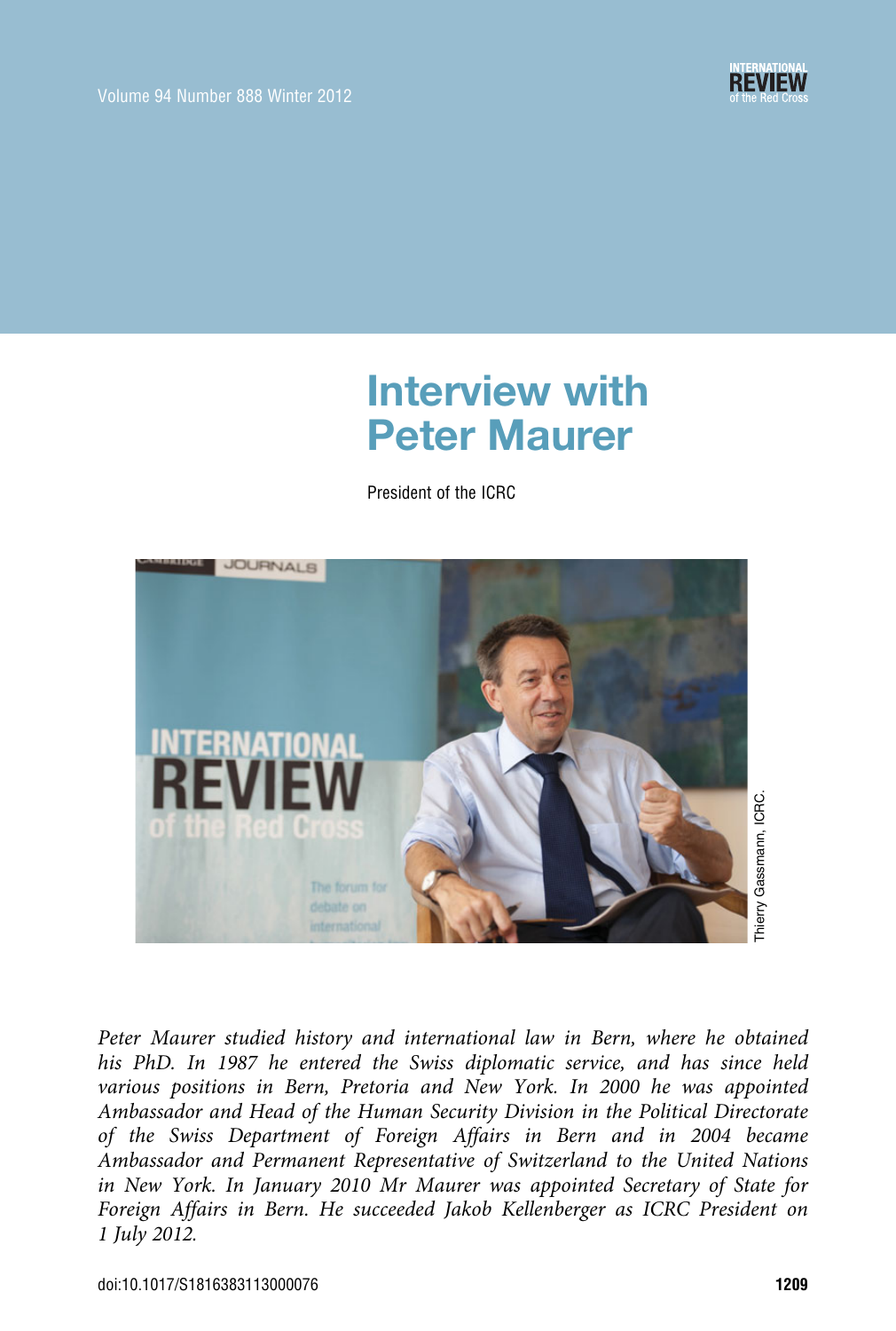In this interview, Mr Maurer reflects on the rich history of the ICRC, conveys his perception of the evolution of the organization, and presents his perspective on the challenges ahead for the humanitarian sector and the ICRC in particular.<sup>1</sup>

r r r r r r r

## In your opinion, what is the significance of this 150th anniversary?

The 150th anniversary represents an important opportunity in the ICRC's history to reflect upon the future orientation of the organization. While the founders of the ICRC had envisioned the creation of an international charitable organization spanning several continents, they were certainly unaware at the time of the surge of solidarity that would emerge in the following decades for the wounded and sick in the battlefields, the prisoners of war detained far from their countries of origin, and the millions of civilians affected by armed conflicts. This is a humanitarian vision and a movement that has lasted 150 years, confronting numerous challenges and providing unique contributions to alleviate the impact of armed conflicts and other situations of violence on vulnerable populations.

As a historian by education, I am well aware that the 150th anniversary of our organization has no major objective meaning; important events in history normally do not happen because of birthdays. But there is the power of a symbolic number, which suggests generations of experience to be captured. History provides us with a critical lens through which we can look into the future. This anniversary gives us an opportunity to understand our identity and origins and thoroughly analyse what we have achieved in the past in order to chart our way into the future and be better prepared for the challenges ahead. We should try to determine the areas likely to be particularly relevant in the years ahead, so that the ICRC's response to humanitarian crises and its ability to reach people in need be even more accurate and effective. Rather than an occasion for self-congratulation, the 150th anniversary should be a time for future-oriented reflection and rededication. After all, the motivation behind our work has not changed since the final pages of Henry Dunant's ground-breaking book A Memory of Solferino. What changes, however, is how the organization adapts its response to different patterns of conflict and different contexts. Therefore, I think that '150' is a powerful symbol that should prompt us to reflect, to adapt, and, in so doing, to draw new perspectives and energies for the future.

<sup>1</sup> This interview was conducted at the ICRC Headquarters in Geneva on 10 October 2012 by Vincent Bernard, Editor-in-Chief and Elvina Pothelet, Editorial Assistant.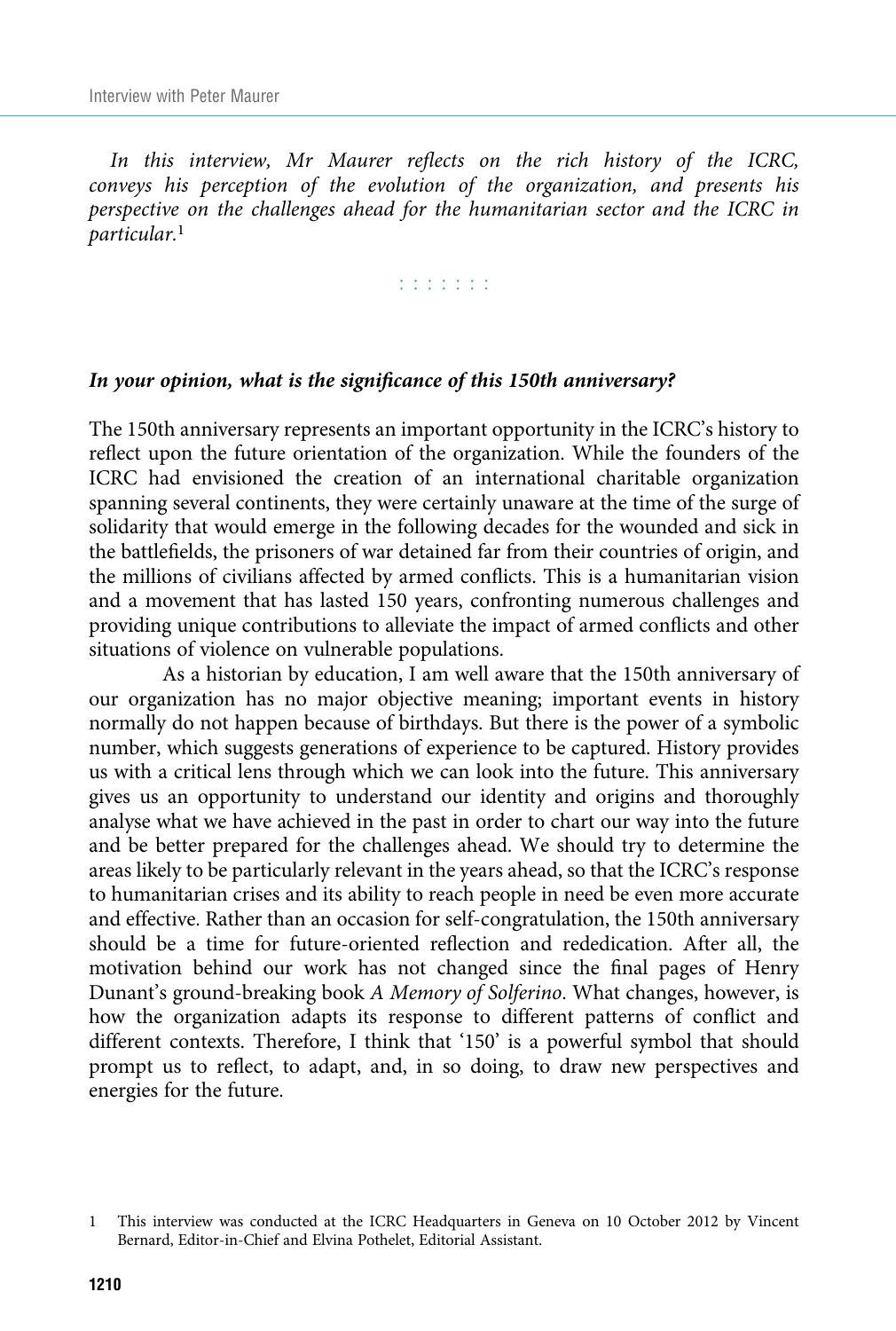

## How would you describe the evolution of the ICRC's identity?

What struck me during my first months in the organization is the strong identity around our modus operandi: the determination to be close to victims, to root action in response to needs and not to political agendas, to contextualize the humanitarian response, and to reunite assistance, protection, and prevention activities. In situations of armed conflict, populations are affected by armed violence and displacement as a direct result of decisions of the parties. In this context, assistance, protection, and prevention activities are unquestionably linked. One will not be able to provide either assistance or protection to vulnerable groups without addressing the role and policies of the belligerents with regard to these populations. Yet, as we have seen over recent years, parties to armed conflict are more amenable to the provision of relief assistance than the monitoring and scrutiny of their policies towards civilians. While assistance programmes require often-considerable logistics and operational capabilities, it is protection strategies that can ensure the timely and unhindered access to populations at risk. Linking the different concepts in an appropriate way will continue to be a great challenge, but also an opportunity for our organization.

Second, what we define as central to the ICRC's action also deserves careful consideration. In recent years, we have seen the ICRC strengthen its operations in situations of violence other than armed conflicts in the strict sense – in other words, those that fall below the threshold of application of international humanitarian law but are characterized by other forms of violence and regulated by domestic law and human rights law. We find ourselves increasingly working in fragile contexts outside armed conflicts, and I share the thinking that has led in this direction. At the same time, the impression that there are fewer armed conflicts seems to me misleading; the recent past has shown us quite the opposite. In fact, while there are surely fewer traditional inter-state armed conflicts, analysis of the situations in which we work today shows that we are moving towards a future in which there could be a persistence or even an increase in conventional conflicts between armed belligerents, i.e. state and nonstate actors, including conflict patterns that we thought were outmoded several years ago.

So I think it is important to concentrate on the origin and core of the mandate, namely, armed conflicts and other situations of violence and the work of protecting civilian populations. Essential areas of activity include, quite logically, health, water, and sanitation, as well as food and nutrition in fragile societies. Beyond these core activities, we are all aware that the world is more complex, that problems are interrelated, that there are no strict boundaries between one thematic area and another, and that we have to be flexible, as in the past, so as to be able to direct our action towards the most pressing humanitarian needs. My first impression, after several months at the helm of the ICRC, is that we are very much on target and that our activities are addressing the core of our mandate.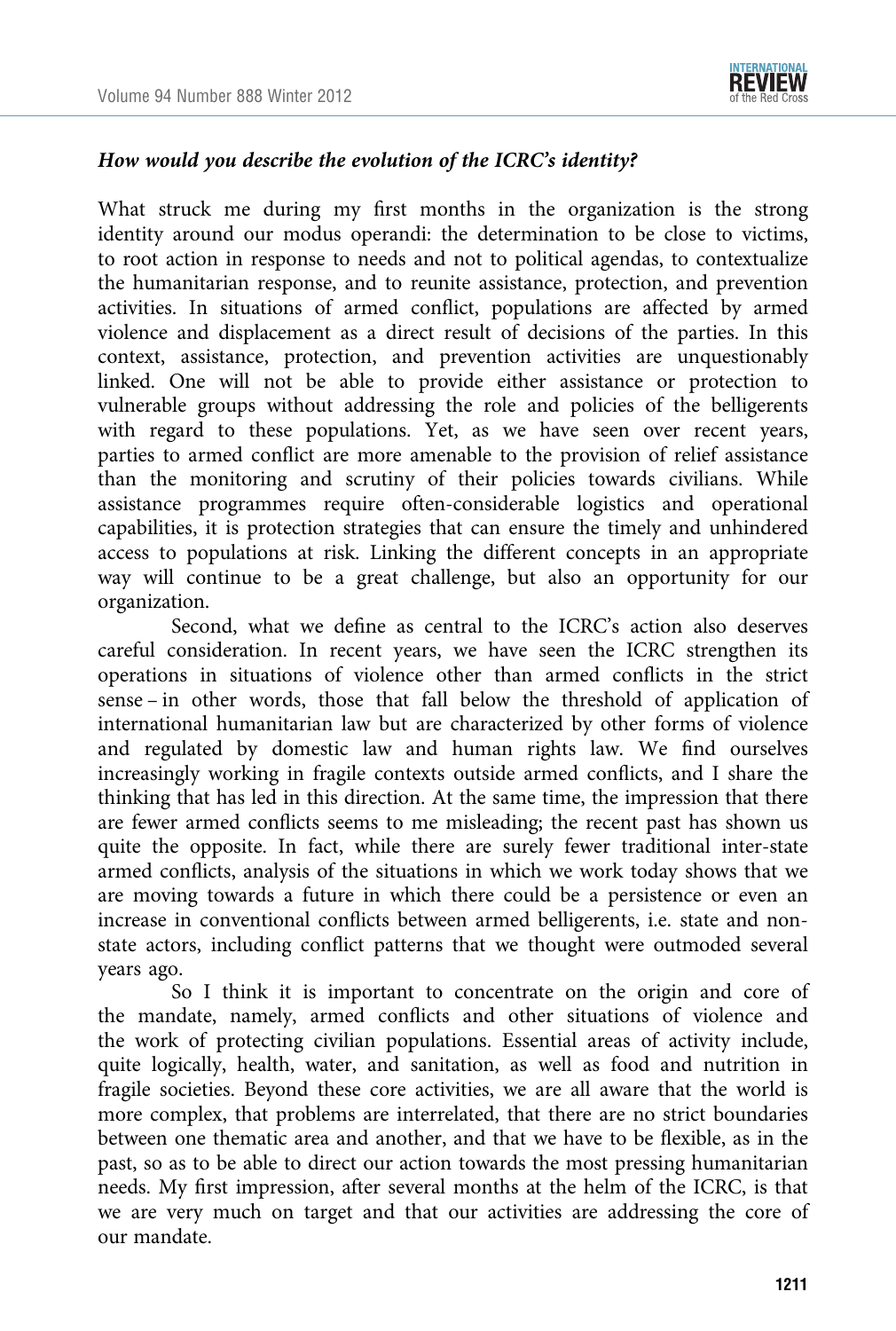## How do you see the ICRC's relations with the rest of the humanitarian community?

The humanitarian community, its workers and organizations have changed substantially over recent decades. We see many more humanitarian organizations, or at least those that claim to have a humanitarian mandate or calling. I believe that we must try harder to define more clearly our relations with these organizations, either through closer cooperation, if possible, or clearer affirmation of our distinctiveness, depending on the respective contexts. In recent years, the ICRC itself has recognized – in its Strategy 2011–2014<sup>2</sup> – that our partnerships with the other actors in the humanitarian community must be defined. Personally, I believe that the ICRC increasingly needs to interact with other actors, both within and outside the International Red Cross and Red Crescent Movement, so that it succeeds in fulfilling its own objectives and mandate. Identifying appropriate partners and working with them seems to me conducive to greater efficiency in reaching our goal of getting access to victims.



In terms of assistance and protection activities, I believe that, as a rule, we must certainly work more intensively in areas where the ICRC has a definite added value in assisting and protecting vulnerable populations, particularly to obtain immediate access to those most affected. In view of the growing number of organizations, it is essential to coordinate aid so that victims get help in time and in areas most needed. What is new is the need to discuss and communicate with these other agencies, to understand what they are doing, and to think about the areas in which cooperation is possible or necessary and the areas that are specific to each of us. It is also necessary to think about the best ways of jointly mobilizing the resources required, in the interests of the victims, and responding to concerns of donors that aid may be insufficiently coordinated.

<sup>2</sup> Editor's note: See ICRC Strategy 2011*–*2014: Achieving Significant Results for People in Need, available at: [http:/](http://www.icrc.org/eng/assets/files/publications/icrc-002-4050.pdf)/www.icrc.org/eng/assets/fi[les/publications/icrc-002-4050.pdf](http://www.icrc.org/eng/assets/files/publications/icrc-002-4050.pdf) (last visited November 2012).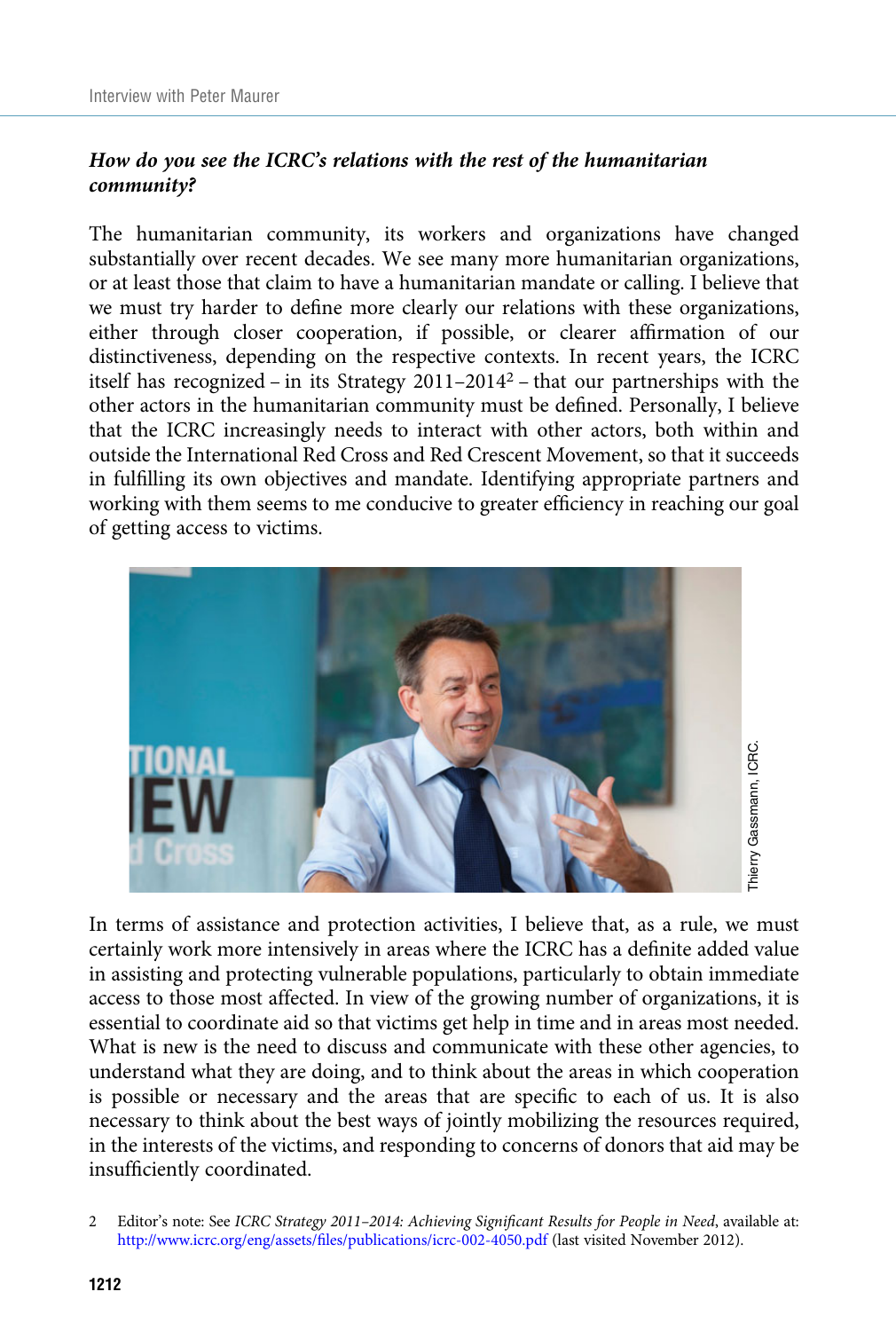

The extent of cooperation may vary according to each context or area of activity. I had a clear confirmation of this during my visit to Syria. Just to mention two examples: first, while visiting a food aid warehouse, I noticed that the stocks provided for distribution to the Syrian population were put together and organized differently depending on the organization involved (that is, the Office of the United Nations High Commissioner for Refugees, World Food Program, the ICRC, and the Qatar Red Crescent Society). Would it not be useful to strengthen cooperation so that we could agree on the most accurate needs and the best way of distributing this aid? Second, that same day, I had discussions with the Syrian authorities on the issue of prison visits. One of the questions they were concerned about was to whom the ICRC's reports were addressed. Guaranteeing the confidentiality of the report and of the recommendations made to the authorities is crucial to obtaining – in return – the conditions that the ICRC needs, for example, individual interviews, comprehensive lists of prisoners, recurring visits to the same facilities, etc. In contrast to the food aid example, in this case it is essential to work on a bilateral basis with the authorities. For me, these are truly two examples of both the need for and the limits of cooperation between the ICRC and other organizations.

In my view, cooperation will not take place only at a practical field level. In order to work well together, you have to know what you are collaborating on and to what extent. In that regard, I have a role to play at the strategic level. It is a matter of having thorough discussions with our key partners, and of engaging regularly with the major non-governmental organizations (NGOs) such as Médecins Sans Frontières (MSF), OXFAM, or Save the Children, and working with the key United Nations humanitarian agencies, such as the High Commissioner for Refugees, the High Commissioner for Human Rights, the Director-General of the World Health Organization, the Executive Director of the United Nations Children's Fund, and of course the Office for the Coordination of Humanitarian Affairs (OCHA).

### What is unique about the ICRC today?

ICRC's specificity lies in its core mandate. One of the questions I was very concerned about during my first missions to the field was whether the ICRC's action on the ground could be clearly identified and linked to the organization's main tasks and identity. Is what we are doing reasonably consistent with our mandate? There are areas of activity that to me seem strategically important. For example, I cannot imagine a future ICRC that does not have a very clear vision and very advanced knowledge in the area of medical assistance and the provision of health services in times of crisis. Likewise, I cannot imagine an ICRC that is not very strong in all matters relating to the protection of detainees: hospitals and prisons are places where the ICRC must be present. Beyond this, we can discuss what constitutes our core business and what goes beyond it. The fact that we live in a world where the word 'humanitarian' is used in such an inflationary way impels me to be as precise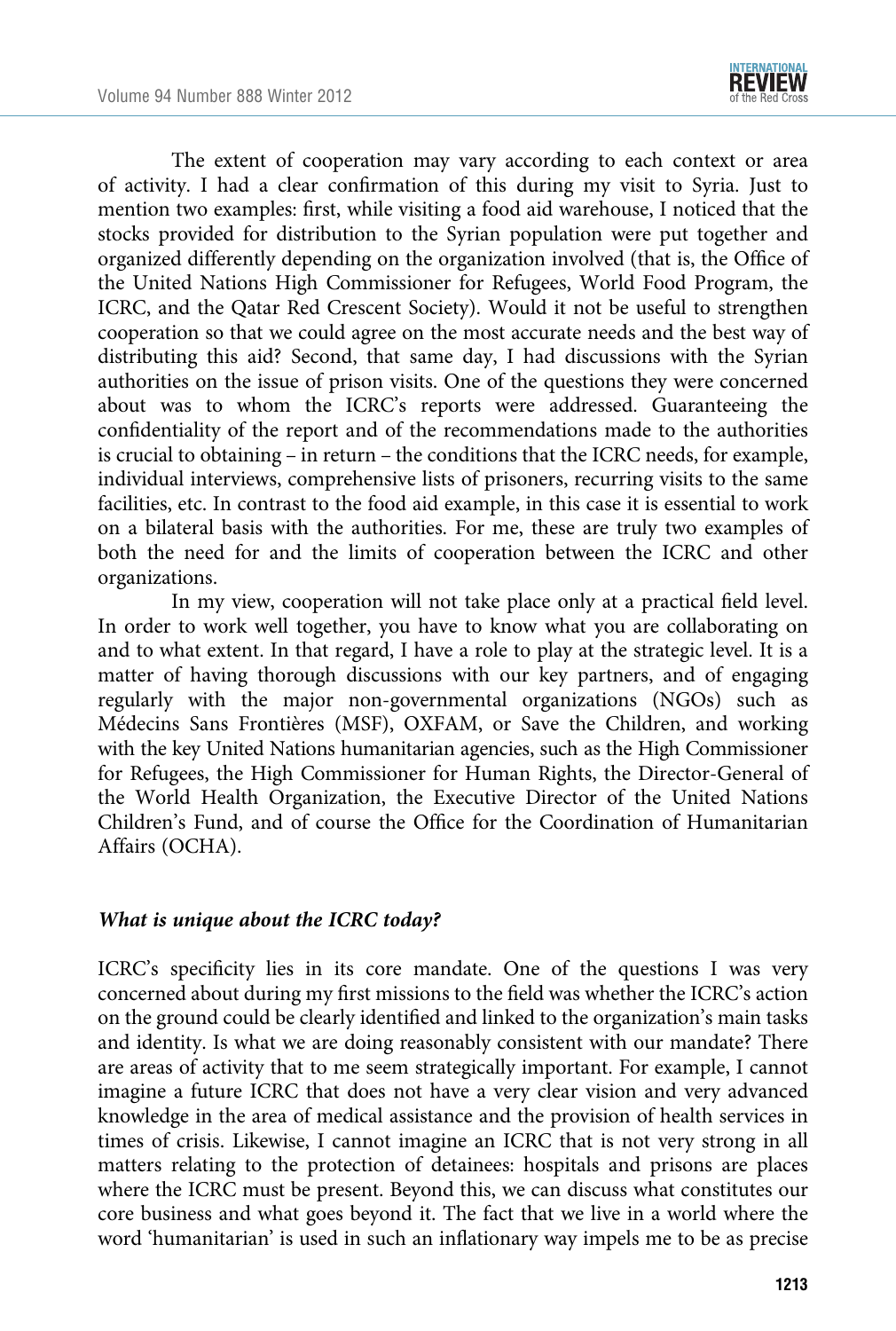about the fact that what we are doing is connected to a clear mandate and identity for the organization.

We must be clear about the fact that everything we do must be linked to armed conflicts and other situations of violence, and that we will always care for the wounded and sick in the battlefield, attend and monitor the situation of detainees, and strive to support effective health-care systems and other basic humanitarian needs that can save lives in times of crisis. The core of our action will continue to be delivering essential emergency aid to populations in need. For me, this is what really constitutes our identity.

On my recent visit to the ICRC orthopaedic centre in Kabul, it seemed obvious to me that what we are doing is not only useful, but also fundamental to the ICRC's mission of providing assistance and protection to all those in need. War casualties are treated there, but they are not the only ones. And I think it is essential to have an orthopaedic centre that is not limited to treating war victims, but that also meets the wider orthopaedic needs of the community. Nevertheless, it is still important that ICRC activities emerge from its core mandate. I do not see any advantage in allowing ourselves to be drawn into an overly wide area of operations. That would turn us into a traditional development agency. We would be shortchanging ourselves, and the humanitarian community as well, if we did not always concern ourselves first and foremost with fulfilling our mission. The point is not to get involved in activities that others may be able to do better.



## What challenges does the ICRC face today?

My first observation was that our major challenge is to affirm and define through our action and cooperation with others what neutral, independent, and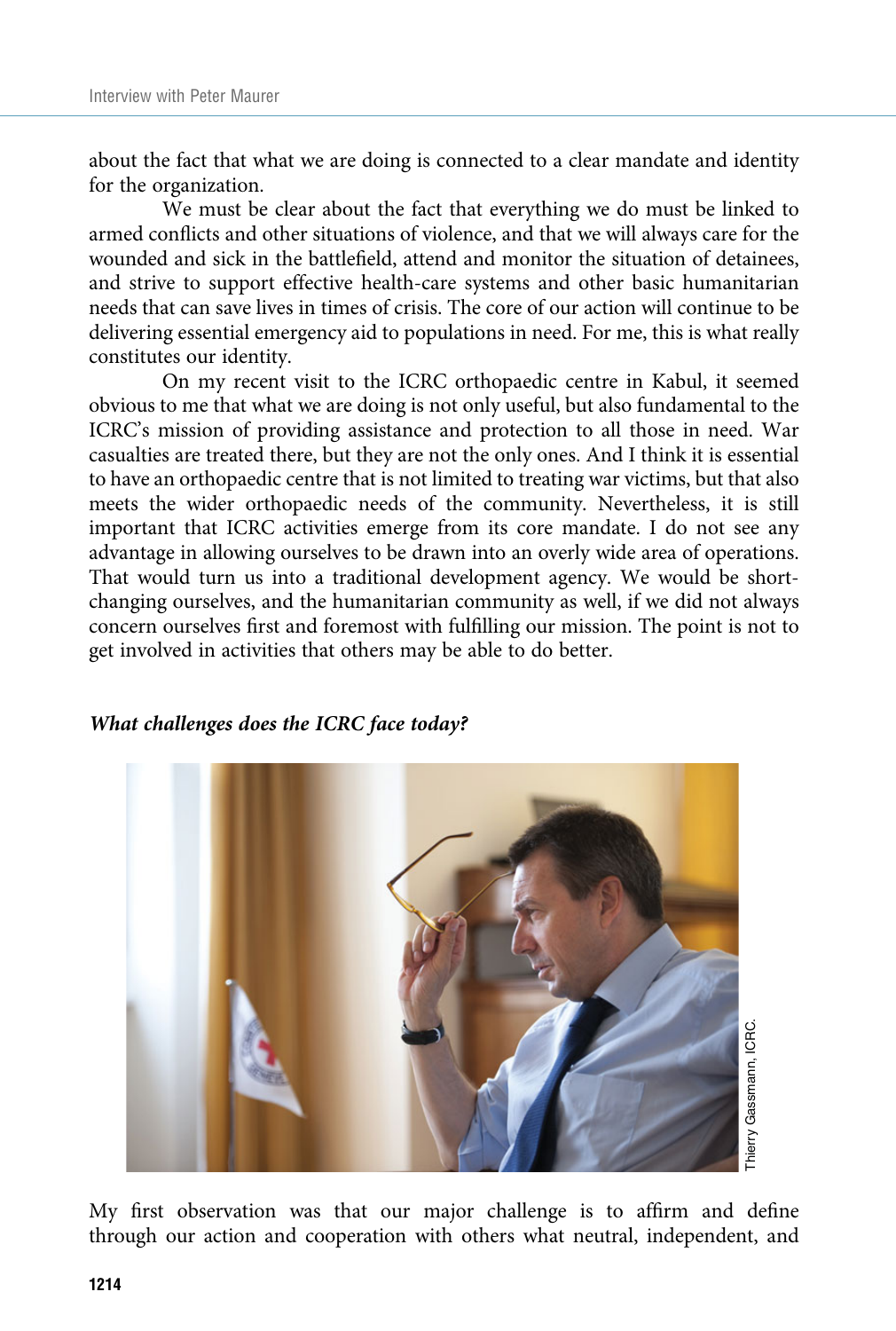

impartial humanitarian action is. Nowadays, unfortunately, many parties are instrumentalizing humanitarian crises to achieve political goals that have absolutely nothing to do with humanitarianism. This should mobilize us to explain clearly to our partners, to aid recipients, to the international community, and to donors what we mean by neutral, independent, and impartial humanitarian action. We have to be a bit sharper in explaining and raising awareness of the core principles. For example, I am very concerned about medical work. When we see how hospitals are misused and militarized during conflicts, and the ever-increasing threats against medical workers and doctors, I think there is a need to state and restate that ambulances, medical facilities, and medical workers are not to be harmed or interfered with. Recent conflicts reported by the media have shown that, even in Europe, where we might expect to find a consensus in favour of humanitarianism, some politicians think that there are 'good' and 'bad' victims – some who are to be treated, and others who are entitled to less attention. So I think the challenge is to explain the genuine meaning of independent, impartial, and neutral action and the importance of respecting a principled approach in reaching all those in need.

Another important challenge stems from states' sovereignty. I find it a very positive development that governments wish to assert their leadership in many countries: governance and state sovereignty should be strengthened so that states are able to manage their problems by themselves. Unfortunately, such a wish can also at times be transformed into a desire to exert more control over independent organizations for political reasons or to exclude independent assessment or aid. In this context as well, it is critical that state and non-state actors understand the importance of independent humanitarian action as a cornerstone of a neutral and impartial approach. While governments may well consider integrating targeted relief and development programmes to political and peace enforcement agendas, such as in the case of Somalia, it is vital that they also respect the integrity of independent humanitarian action providing life-saving assistance to all those in need regardless of their political affiliation. In situations where the government or international coalitions are unable to assert their control, the ICRC must be able to reach vulnerable groups in an effective manner.

There are many other subjects as well. I continue to think that the nexus between access and security continues to be a big challenge, although I recognize the difficulty to measure access objectively. Subjectively, we have to recognize that today more humanitarian organizations deploy activities and more aid is being provided; but there are strategic areas that are under stress. This is what concerns me the most. Blows are being struck at the heart of one of the ICRC's characteristics and strengths – its proximity to conflicts, to victims, and to weapon bearers. When this proximity is questioned or jeopardized, it affects us more than other organizations. There are agencies that do extraordinary work, but that do not aspire to be close to the ground, to victims, and to weapon bearers. They are not exposed to risk in inaccessible places and are less likely to be attacked. If an organization monitors activities from headquarters and delegates responsibility to local NGOs, it is less directly affected by attacks and by the contraction of opportunities for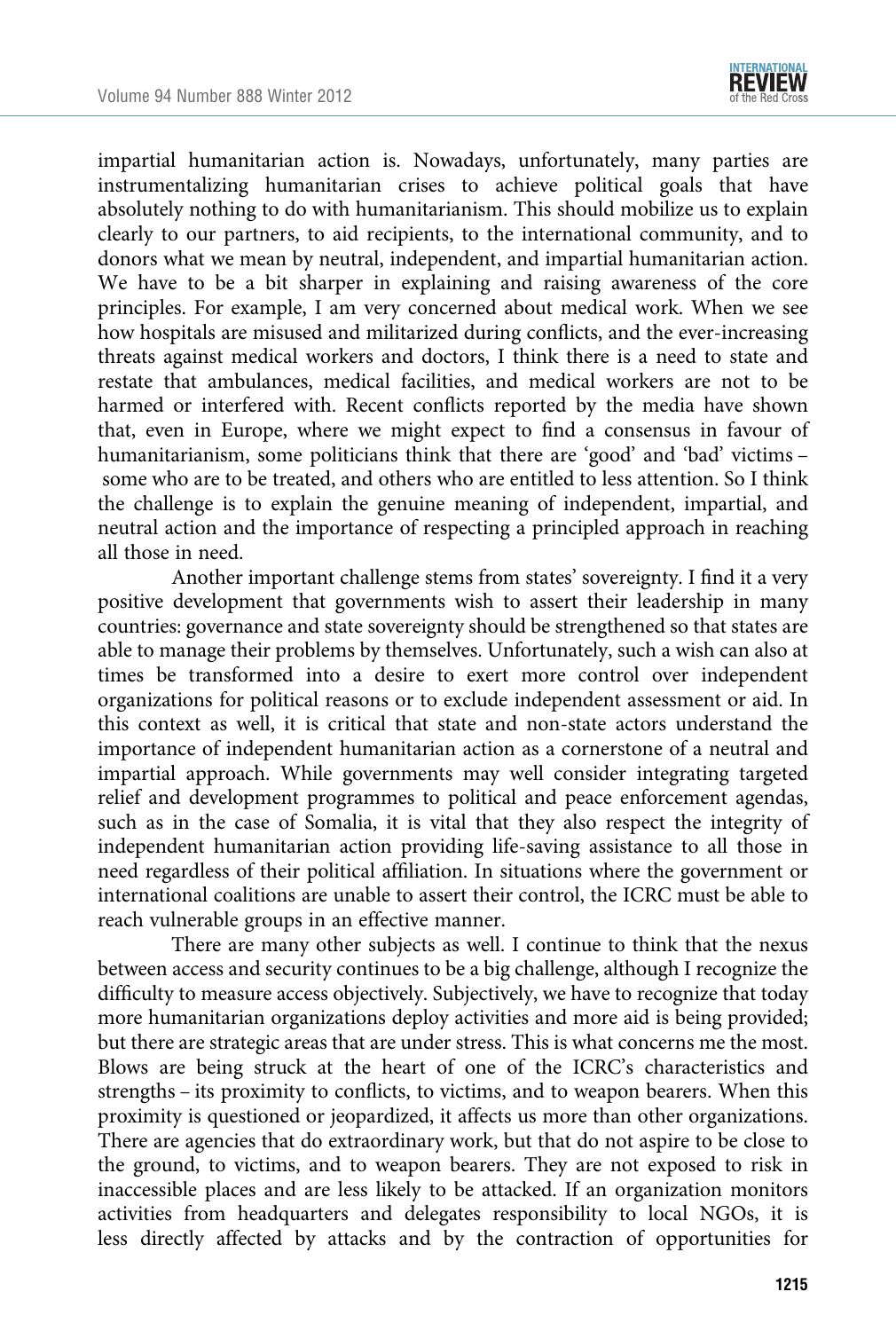humanitarian action. For us, it is very different. One of the ICRC's great strengths and traditions is its engagement with all parties to the conflict and its proximity to the people in need of protection. We must not let ourselves be drawn into the logic of fear, which would mean allowing the person who attacks us to dictate our actions. What I have always admired about the ICRC from the outside, and have continued to admire since I have been here, is the ability to negotiate and get parties involved in order to change their behaviour. I think that we must continue to push ourselves in this direction.

I must say that I am very pleased, for example, by what we have succeeded in doing in northern Mali. A few months ago, governments would have said, 'It's impossible to operate in such a situation, it's too dangerous, you can't be active in these areas considering the difficulties of engaging with all the belligerents', but we sought to establish contacts, we strove to negotiate security arrangements. In my view, this is a very good example of how to respond to the challenge of getting access.

## We have talked about the external challenges. What are some of the internal challenges for the ICRC?

Over the last 150 years the ICRC has become a major international organization, today employing over 13,000 employees in over eighty countries. Compared to other international agencies, the ICRC's mandate covers a number of domains from health to nutrition, tracing missing persons to monitoring detention centres. Such size and scope of activities require a substantive and flexible management structure in order to be able to perform in some of the most demanding environments in the world. As compared to where the ICRC was only few years ago, the organization has become more astute and nimble in its management processes, particularly through the use of smart technologies, but it will certainly have to take further steps in this direction.

I am not someone who believes that major management solutions come from new technologies. But I think that new technologies can support good management solutions. I believe, for example, that an organization that spends over 170 million CHF<sup>3</sup> a year on assistance goods across four continents has to professionalize itself still further in order to manage this flow of goods as effectively as possible. This requires a robust management of the supply chain and of channels that should, over time, enable us – if we make a qualitative leap into digitization – to reach people who need help more quickly and in a more targeted and appropriate way.

We also need to think thoroughly about how best to combine voluntary work, which is deeply rooted in the humanitarian community worldwide, with

<sup>3</sup> Editor's note: See ICRC Annual Report 2011, Section 'Delivery of Assistance Items in 2011', pp. 482–483, available at: <http://www.icrc.org/eng/resources/documents/annual-report/icrc-annual-report-2011.htm> (last visited November 2012).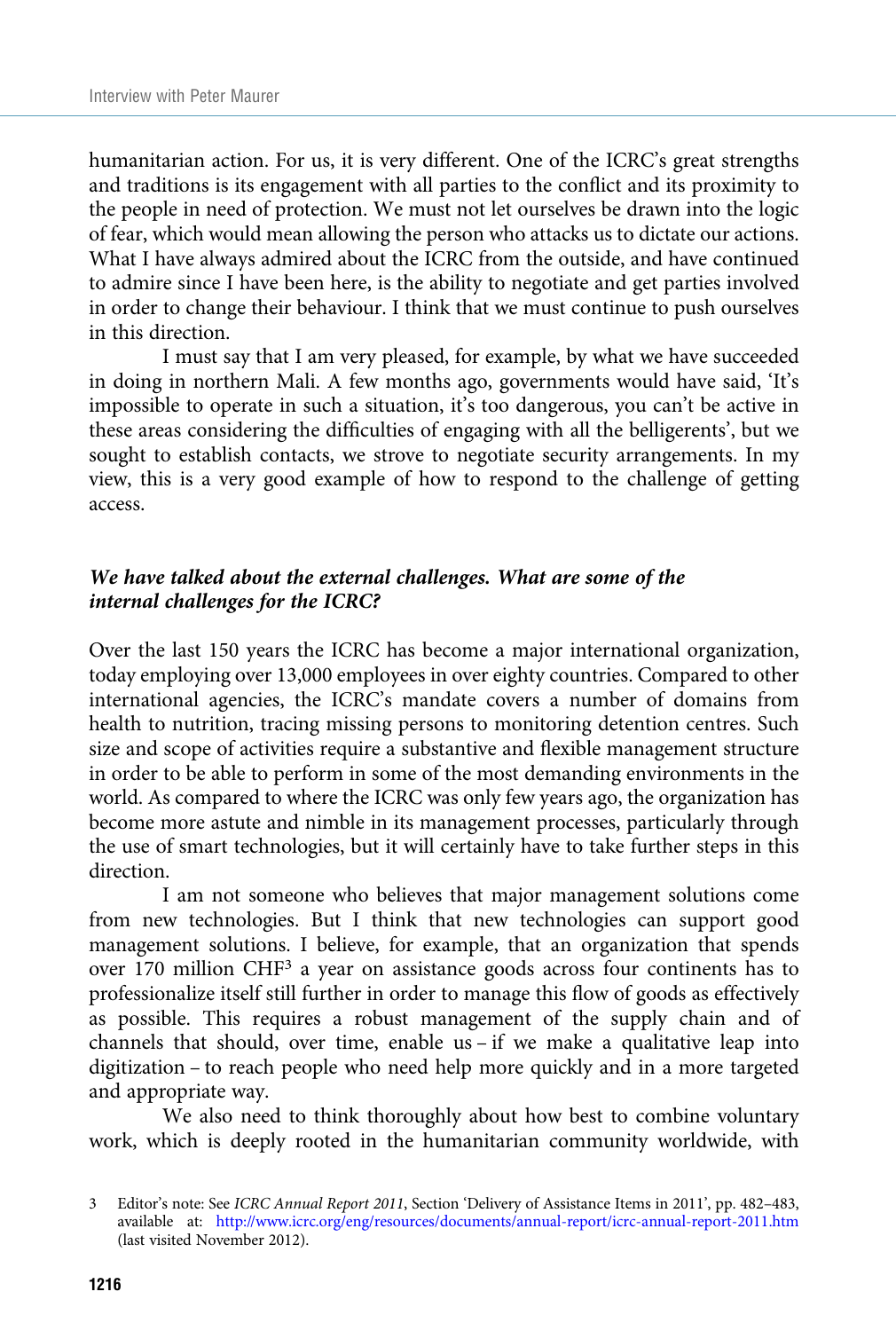

professionalizing humanitarian work in the future. One of the strengths of the humanitarian community is that it still relies on volunteers everywhere, especially in times of emergencies. On my travels, I am impressed to see the number of volunteers working to support humanitarian action. At the same time, conflicts are becoming more complex, the network of organizations is increasingly intricate, and expectations for the accountability of humanitarian workers grow continuously. We have difficult challenges and issues to manage and extremely complicated legal frameworks to deal with. We will not be in a position to cope without more specialized, focused, and effective training of humanitarian workers at all levels.

Finally, if we wish to improve humanitarian action further in the future – in five years, in ten years – in order to strengthen and professionalize the management and leadership of humanitarian action, we cannot avoid digitizing our work through electronic platforms, easier ways of exchanging information, and modern technology. Connecting an organization's staff members to a network will, over time, make it possible to link the organization's operational knowledge and legal capacity in the areas of assistance and protection. As long as we work in forms of hierarchical bunkers, we will have to subject ourselves to institutional limitations. But if we also use the next few years to communicate better and to forge links internally and with our key partners, I think that this will help strengthen the organization.

## How do you see the ICRC's role in the International Red Cross and Red Crescent Movement?

When I started at the ICRC, and even before, when seeing it from the outside, I always thought that belonging to a movement was a great strength and a great privilege of the organization. It is something to which I give a lot of thought. I do not think that being unique in the world is a huge advantage in itself. We have a tremendous amount to gain by making good use of the fact that we are not alone, that we have a close-knit family and a supportive environment. And I believe that we must invest in relations within the Movement.

There are two things of which we are all aware. There are situations today in which National Societies are strongly placed to take leadership and where the ICRC is interested in strong partnerships. In most situations and large operations, we work with the local Red Cross and Red Crescent Societies, and it is to our mutual advantage to strengthen these relationships. We are seeing more and more National Societies that have international dimensions to their activities, and we have every interest in striving for a more unified response on the part of all those who come together as part of the same family and who are working on the basis of the same principles. In doing so, it is not always necessary to have a complex machinery or complicated coordination mechanisms in order to make decisions – but we have to talk to each other, we have to see whether we are heading in the same direction, whether we have a common narrative, and we need arrangements that are adapted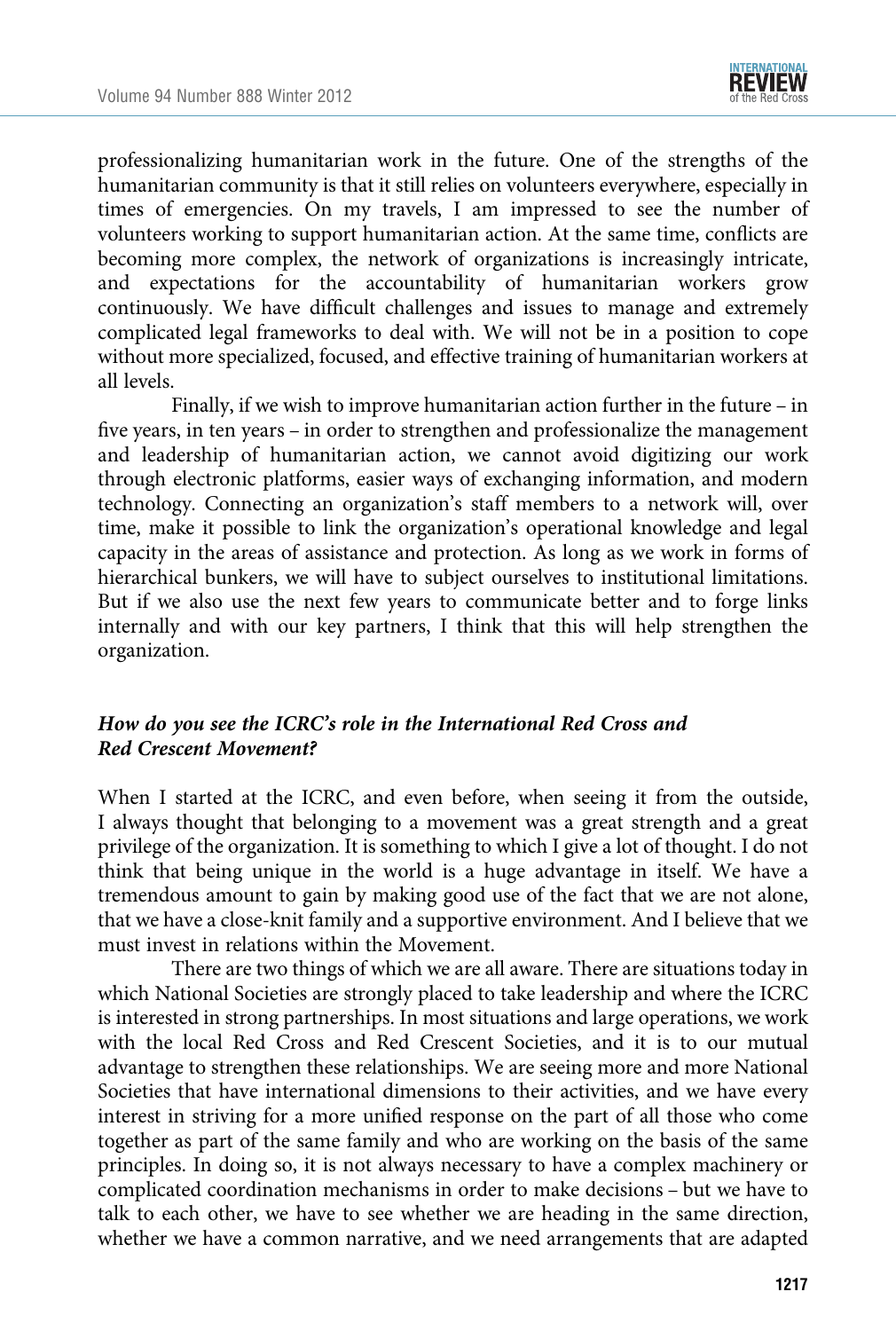for different contexts. We have to use the strength of this Movement according to the particular contexts.



The proceedings of the most recent International Conference of the Red Cross and Red Crescent show the key areas and the resolutions of the Movement in which the ICRC has a great interest. It is entirely to our benefit to use the existing structures to expand the base of those who support such key areas of interest. So there is a whole range of areas where I see a huge advantage in engaging in further strategic cooperation and cooperation on the ground, as well as in advocating for humanitarian values within the Movement. I view the Movement as an opportunity for local, regional, and international engagements. I will certainly commit myself to ensuring that the ICRC continues to convey and to strengthen this perspective in the future.

## What is your vision of humanitarian diplomacy?

When I speak of operations, development of the law, and humanitarian policy, I do not view them as separate spheres. Humanitarian policy consists of diplomatic platforms to be used to promote our interests and actions. Thus, if I go to a country or an international conference, I go there to make a connection between the debates that take place at these conferences – at the UN, within the Non-Aligned Movement, at the Pan-African Conference of Red Cross and Red Crescent Societies – but I also go there to promote the ICRC's operations, to find support for the development of the law, and to get backing for what we are doing. In my previous posts, it always bothered me that in the diplomacy of states there was friction and disconnect between the bilateral and multilateral spheres. We must avoid having this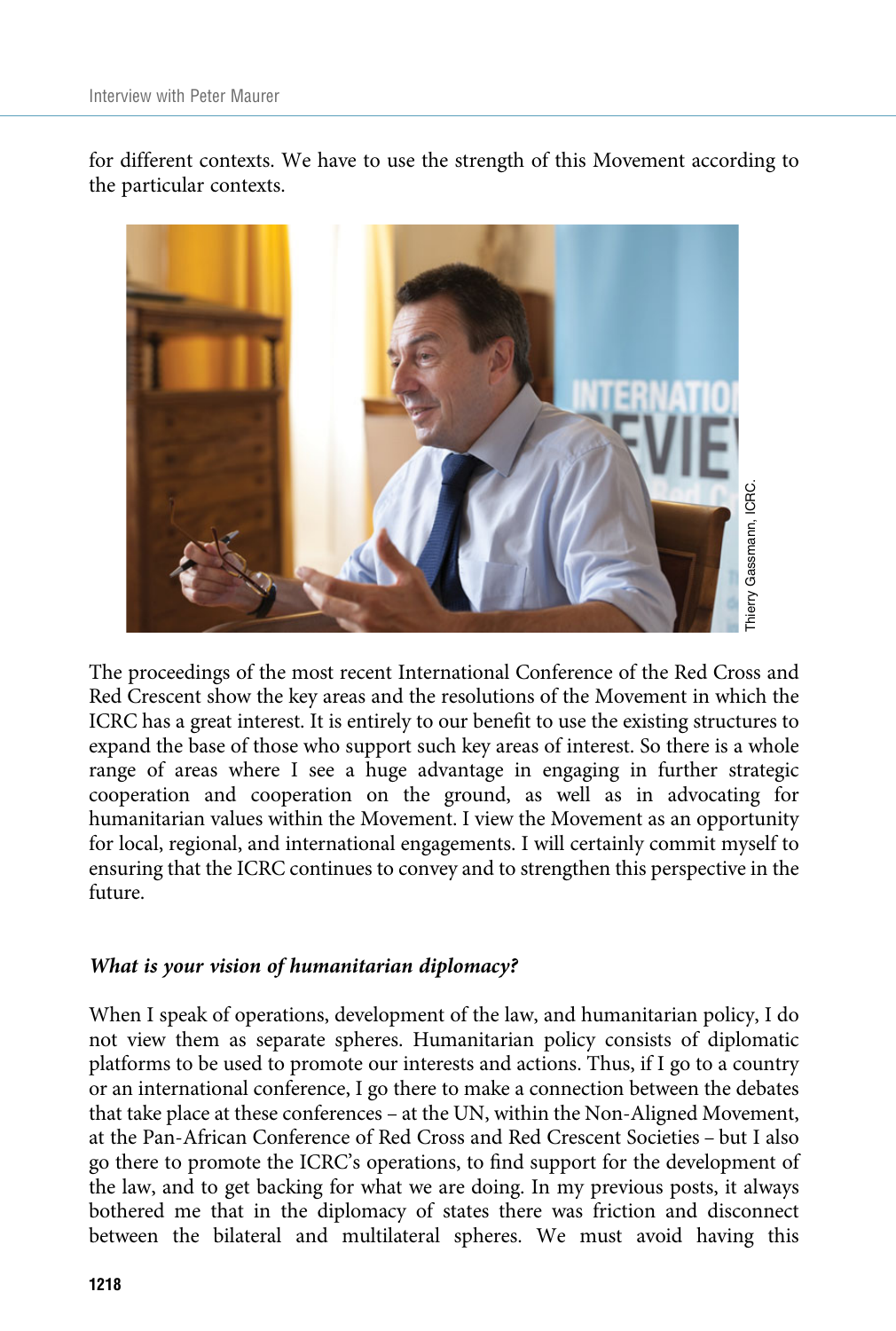

disconnect where humanitarian diplomacy is concerned. There is no abstract humanitarian diplomacy that takes place in abstract diplomatic and political discussions and in virtual conference rooms.

The great challenge of humanitarian diplomacy is to strengthen operational humanitarian action by engaging in diplomatic fora where humanitarian contexts are on the agenda. The challenge is to use humanitarian diplomacy to seek the political support needed for operations on the ground. I think that this dynamic must be created, maintained, and developed. As the ICRC we are attentively listened to when we attend an international conference and talk about the reality on the ground. We can significantly strengthen action on the ground when we have political support for humanitarian action. Humanitarian diplomacy means being able to enter into this mutually reinforcing cycle between the operations, the development of the law, and the diplomatic and political discussions.

## What about the dialogue with armed actors? How can we better induce them to respect international humanitarian law?

I believe that talking to all weapon bearers is a baseline for this organization. 'Talking' not only means negotiating operational access and security arrangements in order to provide assistance; it also means seeking to influence behaviour: refining arguments, spreading important values and standards. I think that in this preventive and educational context we must give some thought to the best way to act. I believe that we must avoid acting like schoolteachers and instead try to anticipate what the openings will be and what arguments we can use. For some time we may have thought that the best way to work with armed groups and to influence their behaviour was to use the same products and the same arguments, and that all we had to do was to repeat something several times for them to decide that we were right. I do not think that this kind of work can be done that way. On the contrary, we must recognize that we will succeed only if we understand armed groups and their thinking, what the problems are, and if we can adapt our arguments without adapting our values, standards, and interests. This is more of a discussion about methods and practice, and I have no immediate answers. But I am aware that this is a dimension in which further improvement is needed.

### What are the key challenges today for international humanitarian law?

Besides the mandates that we received at the most recent International Conference, and on which we are already working, there are issues in terms of adjusting the standards to reality. The nature and types of conflicts are changing, the characteristics of the parties to these conflicts are evolving, and the battlespace where armed hostilities are actually taking place is in mutation under the common pressure of new technology and the transnational nature of today's wars. This is similar to what I was just saying about the interaction between legal affairs,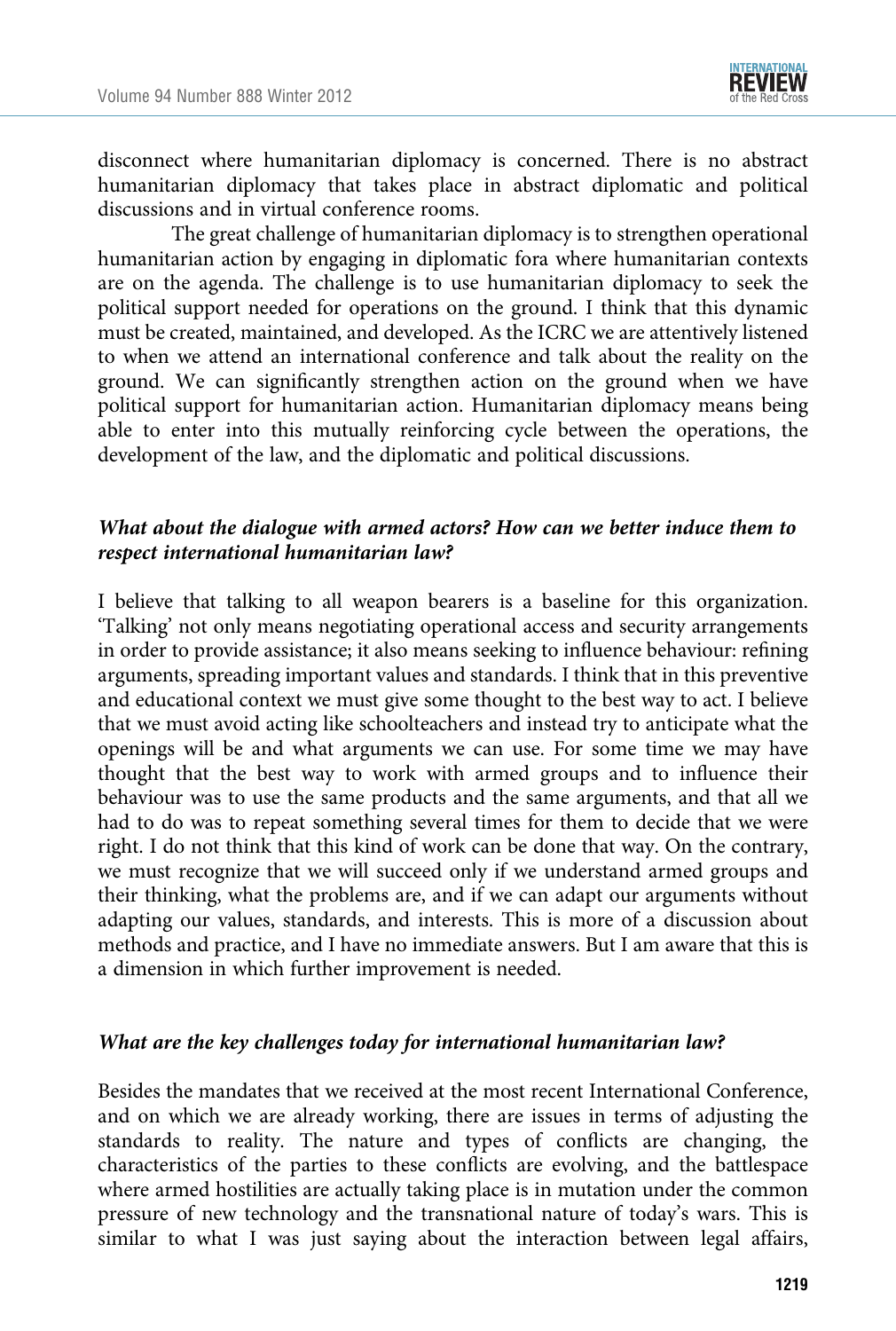operations, and humanitarian diplomacy. We must be attentive to new problems as they arise and respond through legal interpretations, commentaries, or law development if necessary. So there must be a continual effort in terms of clarification of the norms as applied to current conflicts.

If my initial assumption is correct – namely, that in the years ahead we will continue to be faced with a significant number of conventional conflicts between armed entities – state and non-state – then it will be necessary to clarify the existing rules that have been developed for mostly traditional state militaries engaged in a symmetrical conflict. One of the priorities is not to look at legal challenges as relatively abstract issues between academics, but to be attentive to needs of protection and engagement as they arise on the ground. The ICRC should be able to respond in a fairly precise way when an armed group or a military commander asks how to comply with the obligations on precautionary measures, proportionality, and targeting in the conduct of hostilities. A twenty-page legal opinion, while important in the development of the ICRC doctrine, is not going to be the most helpful in these circumstances. We need to be able to translate in lay terms why the compliance of the rules of international humanitarian law makes sense in legal, moral, and professional terms.

#### Is there a need to popularize international humanitarian law further?

Popularize, adjust, and interpret – these are indeed big challenges. I think it is really important to be able to explain the law in practical terms. We must be able to answer the legitimate questions that weapon bearers have and to explain to them how they must behave. It is also necessary to take stock of circumstances that might not have been foreseen when international humanitarian law was created. For example, the conduct of hostilities in urban areas has become a real problem. How should we respond to a military commander who is not necessarily ill-intentioned and who has legitimate operational questions?

Apart from the mandates involving development and exploration of the law, it is essential to ensure that our legal capacity is useful at the operational level. Then there are obvious challenges and thematic areas: everyone is talking about cyber warfare, the use of drones and robotics in hostilities, and the like, so we too must be able to keep our end up in a discussion on development of the law, and consider whether it is necessary – and if so, how – to align these new phenomena with the existing body of law. There is work to be done to identify the possibilities for action. One can identify the gaps, or decide that the law is sufficiently clear. But one can also decide that it is necessary to educate in order to show exactly how the law applies and which provisions of the existing law are relevant to the new phenomena as we see them. It is important for the ICRC to have a voice in these matters.

Lastly, it is necessary to reflect on how the ICRC wishes to interact with states in developing and interpreting the law. Ever since I arrived at the ICRC, representatives of states have been telling me that governments are increasingly